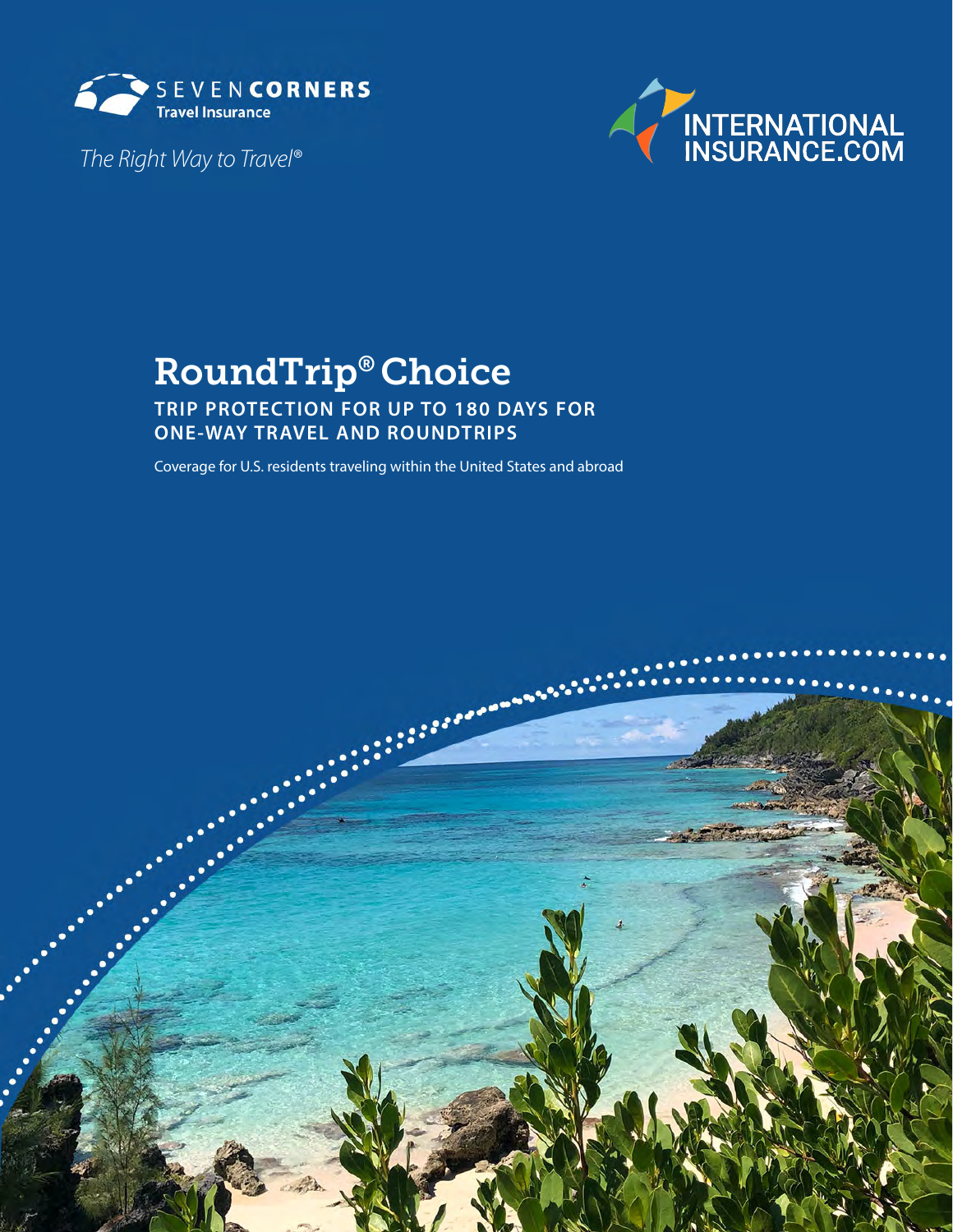

### **ABOUT SEVEN CORNERS**

Founded in 1993, Seven Corners, Inc. is an award-winning travel insurance provider that serves customers all over the world with our insurance products and non-insurance assistance services.

We will take care of your plan needs from start to finish — we don't outsource any services! We'll guide you through your purchase, provide your coverage information, answer your questions along the way, assist with your travel needs, and process your claims. Our goal is to provide you with outstanding service every step of your journey with us.

### **Seven Corners Assist**

#### **Non-Insurance Assistance Services**

If you need travel assistance during your trip, our own in-house multilingual team, Seven Corners Assist, is available 24/7.

24/7 Travel Assistance — We can provide local weather details, currency rates, embassy contact information, interpreter referrals, help with lost passport recovery, and pre-trip information such as inoculation and visa requirements.

**24/7 Medical Assistance** — We can help you locate appropriate medical care through our international provider directory, arrange second opinions, arrange emergency medical evacuations, medical transportation home after treatment, escorts and transportation for unaccompanied children, and medical record transfers.

### **YOUR UNDERWRITER**

RoundTrip includes travel insurance underwritten by United States Fire Insurance Company. C&F and Crum & Forster are registered trademarks of United States Fire Insurance Company. The Crum & Forster group of companies is rated A (Excellent) by AM Best 2021.

### [www.internationalinsurance.com](https://www.internationalinsurance.com/seven-corners/roundtrip/)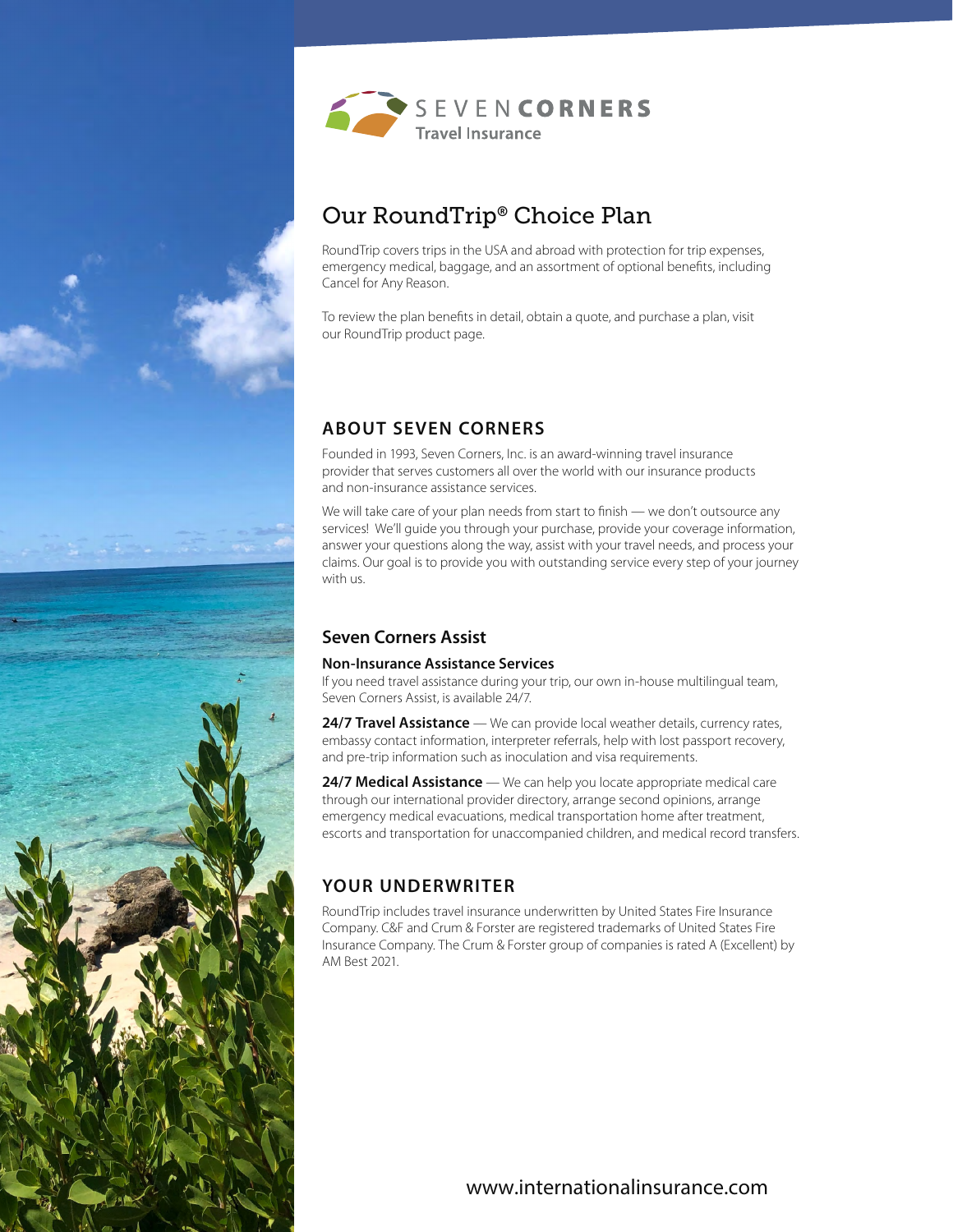### **Schedule of Benefts**

All benefts shown below are per person.

|                                                 | RoundTrip <sup>®</sup> Choice<br>Maximum Benefit Amount                                                                                                                                                                                                                                                                                                                                                                                                                                                                   |  |
|-------------------------------------------------|---------------------------------------------------------------------------------------------------------------------------------------------------------------------------------------------------------------------------------------------------------------------------------------------------------------------------------------------------------------------------------------------------------------------------------------------------------------------------------------------------------------------------|--|
| <b>COVID-19 COVERAGE</b>                        |                                                                                                                                                                                                                                                                                                                                                                                                                                                                                                                           |  |
| COVID-19 Trip Cancellation and Interruption     | <b>Cancellation:</b> Reimburses prepaid and nonrefundable trip payments<br>if you must cancel your trip because you become sick with COVID-19<br>before you depart on your trip and your physician determines you<br>can no longer take your trip.<br>Interruption: Reimburses prepaid and nonrefundable trip payments<br>and additional transportation costs if you must interrupt your trip if<br>you become sick with COVID-19 during your trip and your physician<br>determines you can no longer continue your trip. |  |
| COVID-19 Accident and Sickness Medical Coverage | Reimburses you for medical costs you incur if you unexpectedly<br>contract Covid-19 during your trip.                                                                                                                                                                                                                                                                                                                                                                                                                     |  |
| COVID-19 Travel Delay Coverage                  | Reimburses meals, local transportation, and lodging (if not paid<br>by a common carrier or other party) if you're delayed at least 6<br>consecutive hours because you are quarantined.*                                                                                                                                                                                                                                                                                                                                   |  |
| COVID-19 Extension of Coverage                  | Coverage is extended for the duration of COVID-19 quarantine and<br>five additional days following the quarantine* if you have not arrived<br>at your return destination.                                                                                                                                                                                                                                                                                                                                                 |  |

#### **INSURANCE BENEFITS**

|                                                  | Trip Cancellation Up to 100% of your nonrefundable Trip Cost up to \$100,000    |
|--------------------------------------------------|---------------------------------------------------------------------------------|
|                                                  | Optional Cancel for Any Reason 75% of your nonrefundable Trip Cost <sup>1</sup> |
|                                                  | Trip Interruption 150% of your nonrefundable Trip Cost                          |
| Optional Trip Interruption<br>for Any Reason     | 75% of your nonrefundable Trip Cost <sup>2</sup>                                |
| Trip Delay (6 hours)                             | \$250 per day up to \$2,000                                                     |
| Missed Tour or<br>Cruise Connection (3 hours)    | \$250 per day up to \$1,500                                                     |
| Emergency Accident &<br>Sickness Medical Expense | \$500,000 – Primary coverage <sup>3</sup>                                       |
| Emergency Evacuation & Repatriation of Remains   | \$1,000,000                                                                     |
| Political or Security Evacuation                 | \$20,000                                                                        |
| Pre-existing Medical<br>Conditions Waiver        | Covered if you meet the requirements <sup>4</sup>                               |

\*Quarantined means You or Your Traveling Companion, Family Member, Business Partner are forced into medical isolation by a recognized government authority, their authorized deputies, medical examiners or Physician to prevent the spread of the disease due to You or Your Traveling Companion, Family Member, Business Partner either having, or being suspected of having a contagious disease, infection or contamination. An embargo preventing You or Your Traveling Companion, Family Member, Business Partner from entering a country is not a quarantine.

1 Reimbursement is provided if you cancel 2 or more days before scheduled departure date. See plan document for additional details.

<sup>2</sup> Reimbursement is provided if you interrupt your trip 48 hours or more after scheduled departure date. See plan document for additional details.

<sup>3</sup> Benefits are in excess of all other valid and collectible insurance or indemnity (except RoundTrip Choice's Emergency Accident & Sickness Medical Expense) or as required by state law.

<sup>4</sup>The plan's exclusion for pre-existing conditions will be waived if you buy the plan within 20 days of the date your initial trip payment or deposit is received. See plan document for additional requirements.

### [www.internationalinsurance.com](https://www.internationalinsurance.com/seven-corners/roundtrip/)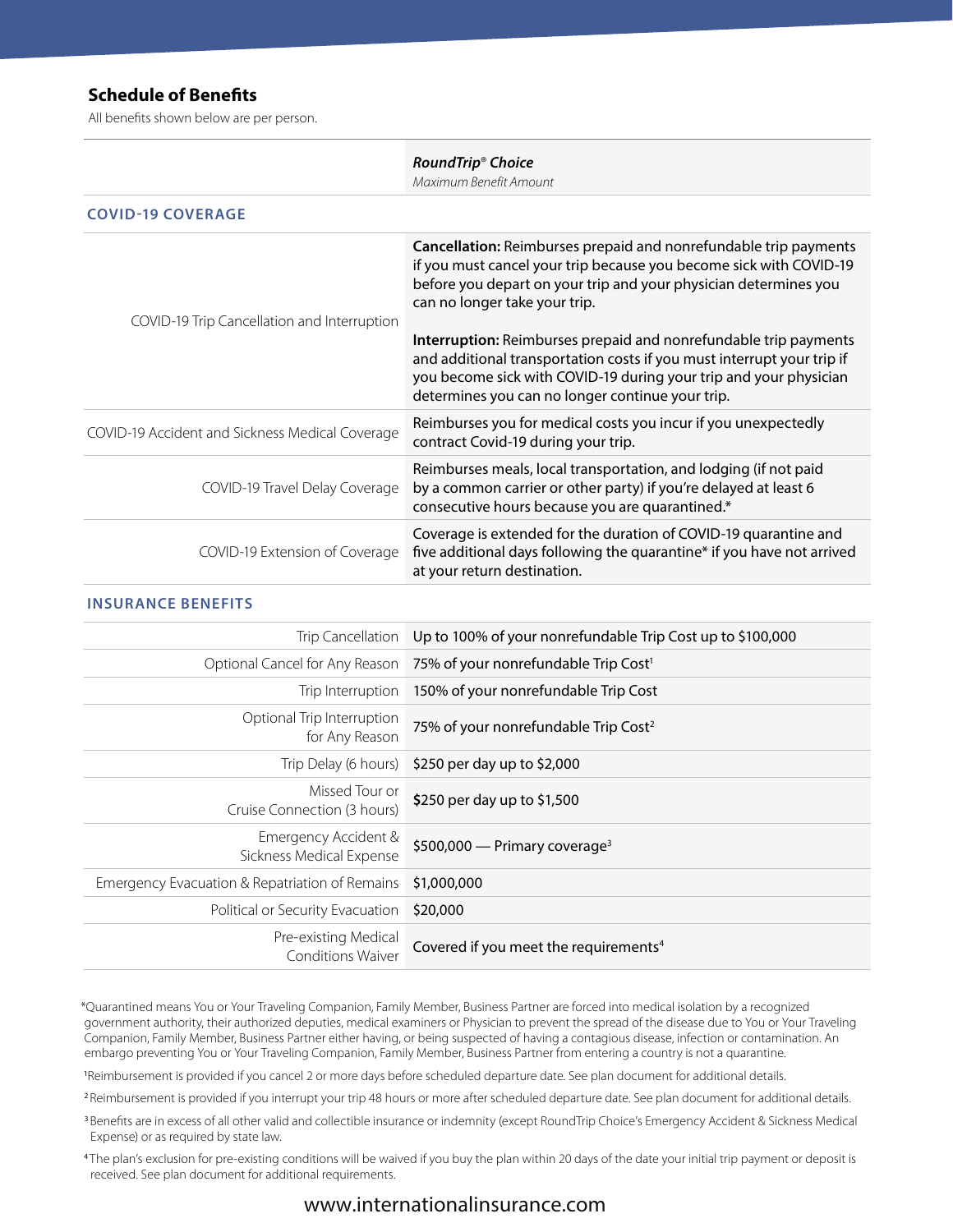### **Schedule of Benefts**

All benefts shown below are per person.

| <b>INSURANCE BENEFITS (CONT.)</b> |                                                         |
|-----------------------------------|---------------------------------------------------------|
|                                   | Baggage & Personal Effects \$250 per item up to \$2,500 |
|                                   | Baggage Delay (6 hours) \$100 per day up to \$500       |
|                                   | Pet Kennel \$100 per day up to \$500                    |
|                                   |                                                         |

#### **OPTIONAL BENEFITS**

| Rental Car Damage \$35,000                                    |  |
|---------------------------------------------------------------|--|
| Event Ticket Registration \$15,000<br>Fee Protection \$15,000 |  |
| Sports & Golf Equipment Rental \$2,500 per item up to \$5,000 |  |

*The benefts featured in this brochure are not available in the following states: Missouri, Montana, New York, Pennsylvania, Washington.* 

This brochure is intended as a brief summary of benefits and services. It is not your plan document and does not contain a complete list of the coverage, limitations, and exclusions of this *coverage. If there is any difference between this brochure and your plan document, the provisions of the plan document will prevail. Benefits and plan costs are subject to change.* 

*This advertisement contains highlights of the plans, which include travel insurance coverages underwritten by the United States Fire Insurance Company under form series T7000 et. al., T210 et. al. and TP-401 et. al. The Crum & Forster group of companies is rated A (Excellent) by AM Best 2021. C&F and Crum & Forster are registered trademarks of United States Fire Insurance Company. The plans also contain non-insurance Travel Assistance Services provided by Seven Corners, Inc. Coverages may vary and not all coverage is available in all jurisdictions. Insurance coverages are subject to the terms, limitations and exclusions for pre-existing conditions.* 

*CA DOI toll free number: 800-927-4357. MD Insurance Administration: 800-492-6116 or 410-468-2340. The cost of your plan is for the entire plan, which consist of both insurance and noninsurance components. Individuals looking to obtain additional information regarding the features and pricing of each travel plan component, please contact Seven Corners, Inc. Carmel, IN 46032 USA 1-800-335-0611, 317-575-2652, 317-818-2809* CUSTOMERSERVICE@SEVENCORNERS.COM*; California license # 0E61910*